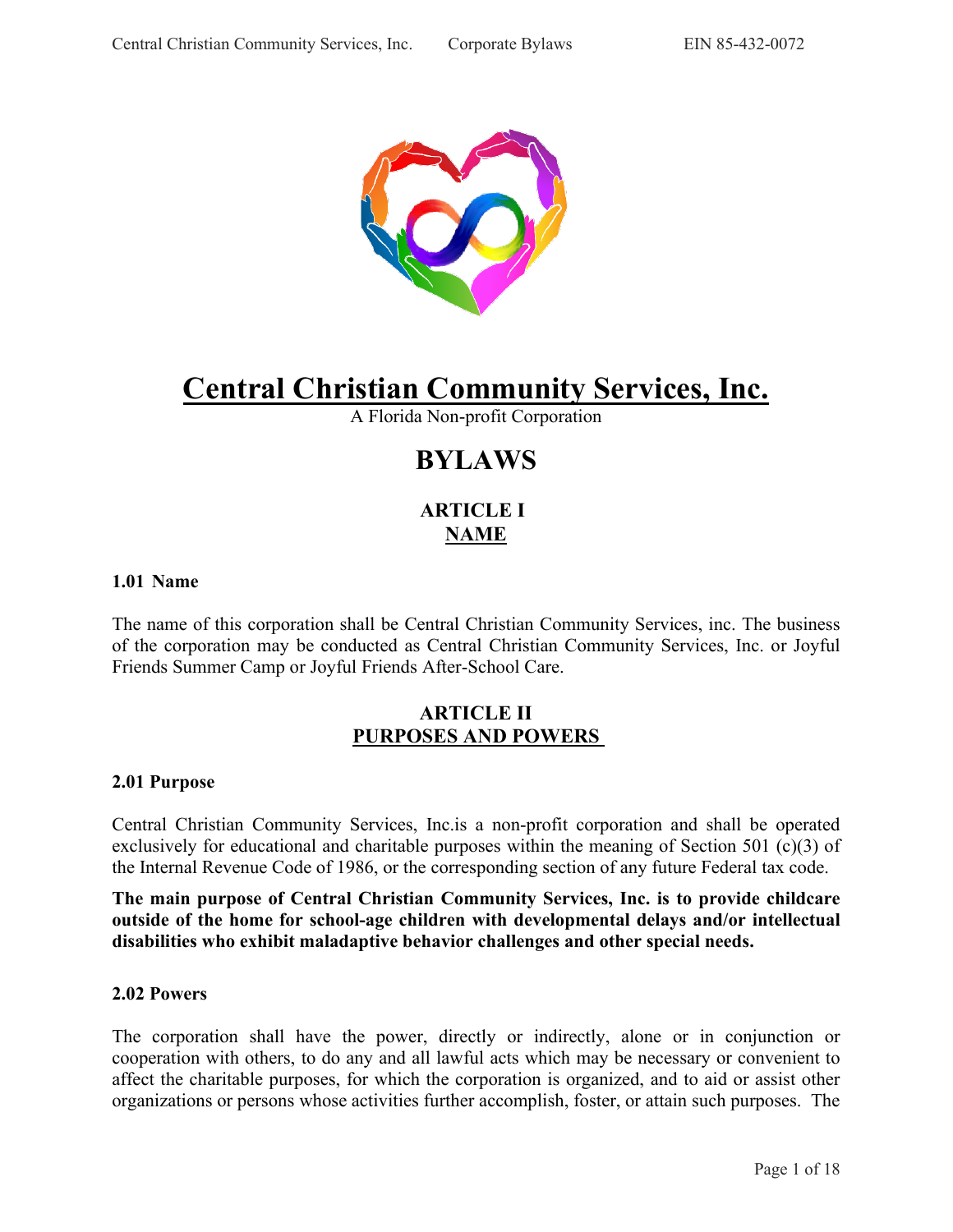powers of the corporation may include, but not be limited to, the acceptance of contributions from the public and private sectors, whether financial or in-kind contributions.

# **2.03 Nonprofit Status and Exempt Activities Limitation.**

**(a)** Nonprofit Legal Status**.** Central Christian Community Services, Inc.is a Florida non-profit public benefit corporation, recognized as tax exempt under Section  $501(c)(3)$  of the United States Internal Revenue Code.

**(b)** Exempt Activities Limitation**.** Notwithstanding any other provision of these Bylaws, no director, officer, employee, member, or representative of this corporation shall take any action or carry on any activity by or on behalf of the corporation not permitted to be taken or carried on by an organization exempt under Section 501(c)(3) of the Internal Revenue Code as it now exists or may be amended, or by any organization contributions to which are deductible under Section  $170(c)(2)$  of such Code and Regulations as it now exists or may be amended. No part of the net earnings of the corporation shall inure to the benefit or be distributable to any director, officer, member, or other private person, except that the corporation shall be authorized and empowered to pay reasonable compensation for services rendered and to make payments and distributions in furtherance of the purposes set forth in the Articles of Incorporation and these Bylaws.

**(c)** Distribution Upon Dissolution**.** Upon termination or dissolution of Central Christian Community Services, Inc., any assets lawfully available for distribution shall be distributed to one (1) or more qualifying organizations described in Section 501(c)(3) of the 1986 Internal Revenue Code (or described in any corresponding provision of any successor statute) which organization or organizations have a charitable purpose which, at least generally, includes a purpose similar to the terminating or dissolving corporation.

The organization to receive the assets of the Central Christian Community Services, Inc. hereunder shall be selected in the discretion of a majority of the managing body of the corporation, and if its members cannot so agree, then the recipient organization shall be selected pursuant to a verified petition in equity filed in a court of proper jurisdiction against Central Christian Community Services, Inc., by one (1) or more of its managing body which verified petition shall contain such statements as reasonably indicate the applicability of this section. The court upon a finding that this section is applicable shall select the qualifying organization or organizations to receive the assets to be distributed, giving preference if practicable to organizations located within the State of Florida.

In the event that the court shall find that this section is applicable but that there is no qualifying organization known to it which has a charitable purpose, which, at least generally, includes a purpose similar to Central Christian Community Services, Inc., then the court shall direct the distribution of its assets lawfully available for distribution to the Treasurer of the State of Florida to be added to the general fund.

# **ARTICLE III MEMBERSHIP**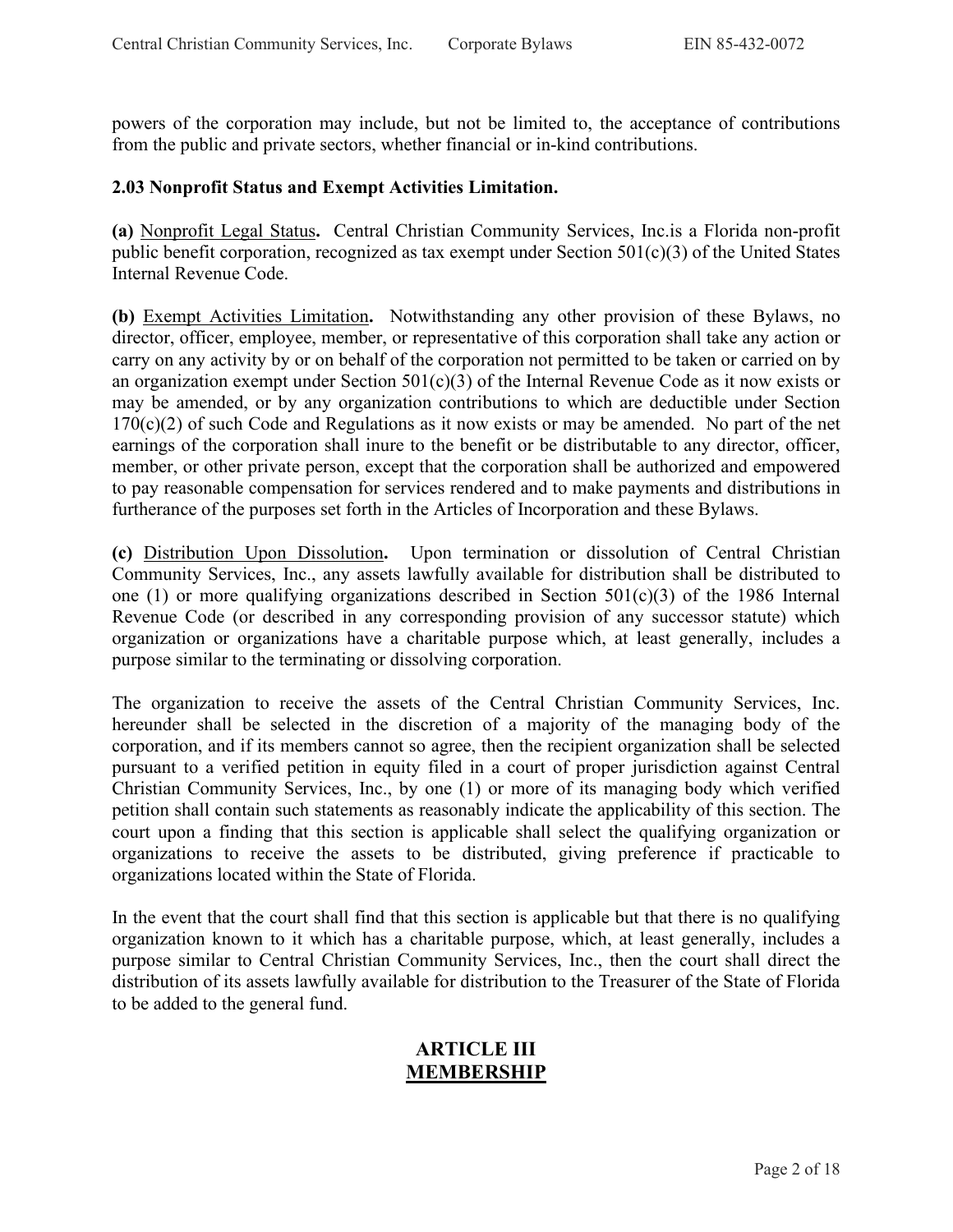# **3.01 No Membership Classes**

The corporation shall have no members who have any right to vote or title or interest in or to the corporation, its properties, and franchises.

# **3.02 Non-Voting Affiliates**

The board of directors may approve classes of non-voting affiliates with rights, privileges, and obligations established by the board. Affiliates may be individuals, businesses, and other organizations that seek to support the mission of the corporation. The board, a designated committee of the board, or any duly elected officer in accordance with board policy, shall have authority to admit any individual or organization as an affiliate, to recognize representatives of affiliates, and to make determinations as to affiliates' rights, privileges, and obligations. At no time shall affiliate information be shared with or sold to other organizations or groups without the affiliate's consent. At the discretion of the board of directors, affiliates may be given endorsement, recognition and media coverage at fundraising activities, clinics, other events or at the corporation website. Affiliates have no voting rights, and are not members of the corporation.

#### **3.03 Dues**

Any dues for affiliates shall be determined by the board of directors.

# **ARTICLE IV BOARD OF DIRECTORS**

#### **4.01 Number of Directors**

Central Christian Community Services, Inc. shall have a board of directors consisting of at least 3 and no more than 15 directors. Within these limits, the board may increase or decrease the number of directors serving on the board, including for the purpose of staggering the terms of directors. No board members will be added without 2/3 majority approval by existing board members.

#### **4.02 Powers**

All corporate powers shall be exercised by or under the authority of the board and the affairs of the Central Christian Community Services, Inc. Shall be managed under the direction of the board, except as otherwise provided by law.

**(a)** All Board members, officer and directors shall have an equal one vote on resolutions before the Board. The only exception to this would be in times when there is a tie or a potential conflict of interest.

**(b)** When there is a tie on a resolution the President or the Treasurer, in that order, may make the final decision if a decision, at their discretion, is needed at that meeting.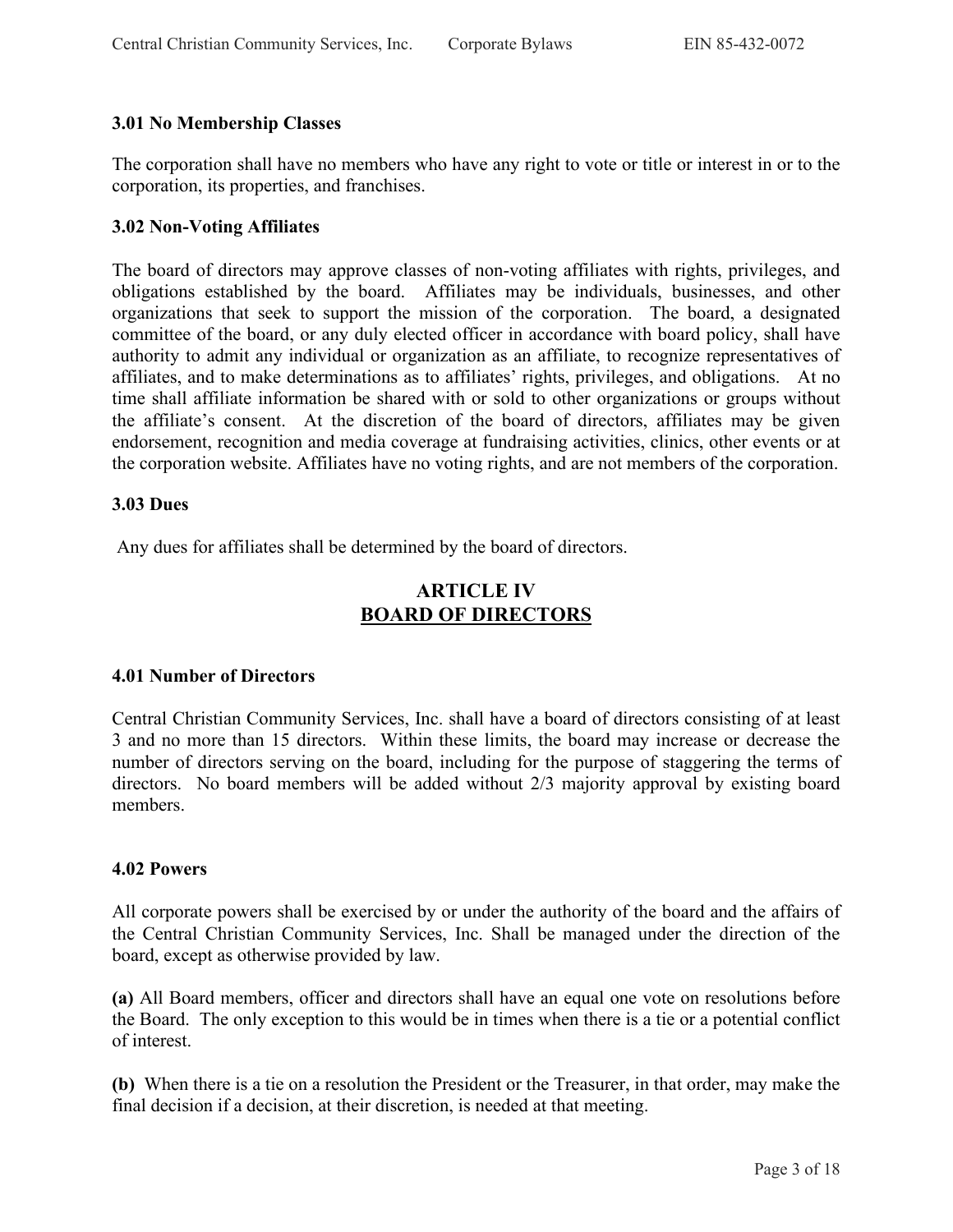**(c)** A Board member should, according to the corporation's conflict of Interest policy, recuse themselves from voting if there is a potential conflict of interest.

#### **4.03 Terms**

**(a)** All directors shall be elected to serve a one-year term however the term may be extended until a successor has been elected.

**(b)** Subsequent to the first-year term, Director may be reelected for a one-, two- or three-year term.

**(c)** Director terms shall be staggered so that no more than half the number of directors will end their terms in any given year.

**(d)** Directors may serve terms in succession.

**(e)** The term of office shall be considered to begin January 1 and end December 31 unless they are reelected, or the term is extended until such time as a successor has been elected.

#### **4.04 Qualifications and Election of Directors**

In order to be eligible to serve as a director on the board of directors, the individual must be 18 years of age and an affiliate within affiliate classifications created by the board of directors. Directors may be elected at any board meeting by 2/3 majority vote of the existing board of directors. The election of directors to replace those who have fulfilled their term of office shall take place no later than December of each year, for the term following.

#### **4.05 Vacancies**

The board of directors may fill vacancies due to the expiration of a director's term of office, resignation, death, or removal of a director or may appoint new directors to fill a previously unfilled board position, subject to the maximum number of directors under these Bylaws.

**(a)** The Board, at its discretion, may elect members during the middle of the calendar year to fill necessary vacancies. If so appointed, the term will extend to December 31 of the year following their election.

#### **4.06 Removal of Directors**

A director may be removed by two-thirds (⅔) vote of the board of directors then in office, if:

**(a)** the director is absent and unexcused from two or more meetings of the board of directors in a twelve-month period. The board president is empowered to excuse directors from attendance for a reason deemed adequate by the board president. The president shall not have the power to excuse him/herself from the board meeting attendance and in that case, the board vice president shall excuse the president. Or: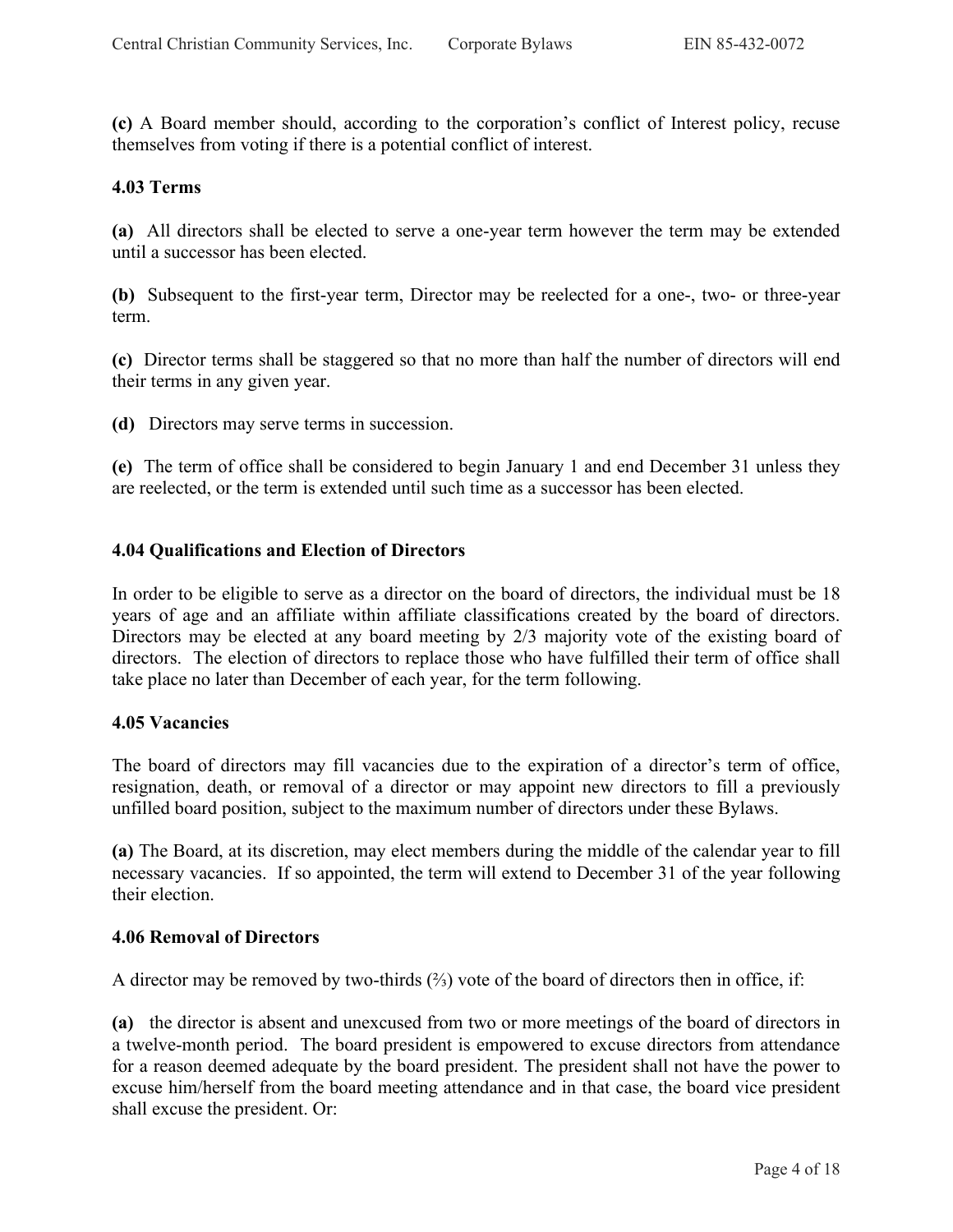**(b)** for cause or no cause, if before any meeting of the board at which a vote on removal will be made the director in question is given electronic or written notification of the board's intention to discuss her/his case and is given the opportunity to be heard at a meeting of the board.

# **4.07 Board of Directors Meetings.**

**(a)** Regular Meetings. The board of directors shall have a minimum of four (4) regular meetings each calendar year at times and places fixed by the board. Board meetings shall be held upon six (6) business-days' notice by first-class mail, electronic mail, or seventy-two (72) hours' notice delivered personally or by telephone. If sent by mail, or electronic mail, the notice shall be deemed to be delivered upon its deposit in the mail or transmission system. Notice of meetings shall specify the place, day, and hour of meeting. The purpose of the meeting need not be specified.

**(b)** Special Meetings. Special meetings of the board may be called by the president, vice president, secretary, treasurer, or any two (2) other directors of the board of directors. A special meeting must be preceded by at least 2 days notice to each director of the date, time, and place, but not the purpose, of the meeting.

**(c)** Waiver of Notice. Any director may waive notice of any meeting, in accordance with Florida law.

# **4.08 Manner of Acting**.

**(a)** Quorum. A majority of the directors in office immediately before a meeting shall constitute a quorum for the transaction of business at that meeting of the board. No business shall be considered by the board at any meeting at which a quorum is not present.

**(b)** Majority Vote.Except as otherwise required by law or by the articles of incorporation, the act of the majority of the directors present at a meeting at which a quorum is present shall be the act of the board.

**(C)** Hung Board Decisions. On the occasion that directors of the board are unable to make a decision based on a tied number of votes, the president or treasurer in the order of presence shall have the power to swing the vote based on his/her discretion.

**(d)** Participation.Except as required otherwise by law, the Articles of Incorporation, or these Bylaws, directors may participate in a regular or special meeting through the use of any means of communication by which all directors participating may simultaneously hear each other during the meeting, including in person, internet video meeting or by telephonic conference call.

# **4.09 Compensation for Board Service**

Directors shall receive no compensation for carrying out their duties as directors. The board may adopt policies providing for reasonable reimbursement of directors for expenses incurred in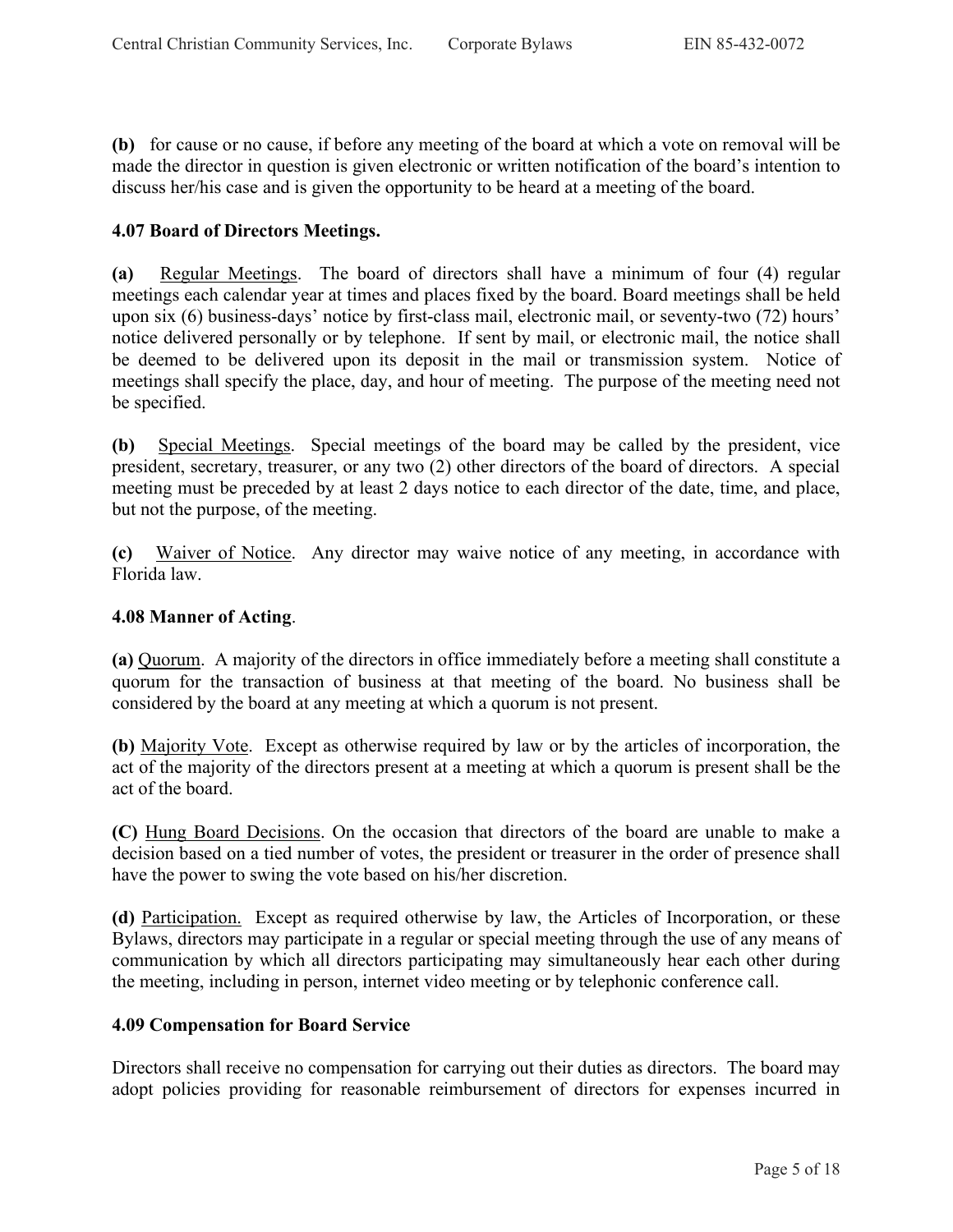conjunction with carrying out board responsibilities, such as travel expenses to attend board meetings.

#### **4.10 Compensation for Professional Services by Directors**

Directors are not restricted from being remunerated for professional services provided to the corporation. Such remuneration shall be reasonable and fair to the corporation and must be reviewed and approved in accordance with the board Conflict of Interest policy and state law.

# **ARTICLE V COMMITTEES**

#### **5.01 Committees**

The board of directors may, by the resolution adopted by a majority of the directors then in office, designate one or more committees, each consisting of two or more directors, to serve at the pleasure of the board. Any committee, to the extent provided in the resolution of the board, shall have all the authority of the board, except that no committee, regardless of board resolution, may:

**(a)** take any final action on matters which also requires board members' approval or approval of a majority of all members;

**(b)** fill vacancies on the board of directors of in any committee which has the authority of the board;

**(c)** amend or repeal Bylaws or adopt new Bylaws;

**(d)** amend or repeal any resolution of the board of directors which by its express terms is not so amendable or repealable;

**(e)** appoint any other committees of the board of directors or the members of these committees;

**(f)** expend corporate funds to support a nominee for director; or

**(g)** approve any transaction;

(i) to which the corporation is a party and one or more directors have a material financial interest; or

(ii) between the corporation and one or more of its directors or between the corporation or any person in which one or more of its directors have a material financial interest.

#### **5.2 Meetings and Action of Committees**

Meetings and action of the committees shall be governed by and held and taken in accordance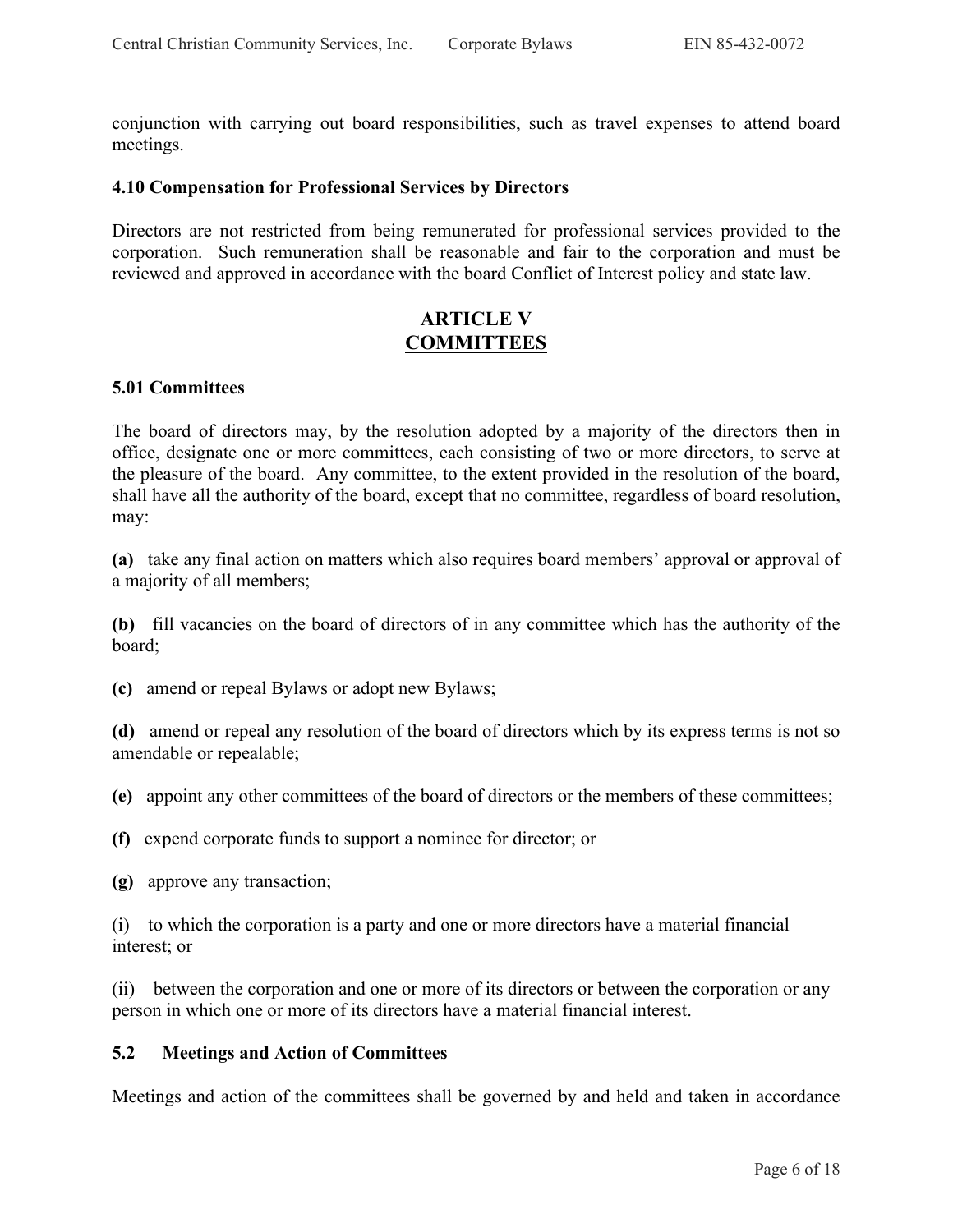with, the provisions of Article IV of these Bylaws concerning meetings of the directors, with such changes in the context of those Bylaws as are necessary to substitute the committee and its members for the board of directors and its members, except that the time for regular meetings of committees may be determined either by resolution of the board of directors or by resolution of the committee. Special meetings of the committee may also be called by resolution of the board of directors. Notice of special meetings of committees shall also be given to any and all alternate members, who shall have the right to attend all meetings of the committee. Minutes shall be kept of each meeting of any committee and shall be filed with the corporate records. The board of directors may adopt rules for the governing of the committee not inconsistent with the provision of these Bylaws.

# **5.3 Informal Action By The Board of Directors**

Any action required or permitted to be taken by the board of directors at a meeting may be taken without a meeting if consent in writing, setting forth the action so taken, shall be agreed by the consensus of a quorum. For purposes of this section an e-mail transmission from an e-mail address on record constitutes a valid writing. The intent of this provision is to allow the board of directors to use email to approve actions, as long as a quorum of board members gives consent.

# **ARTICLE VI OFFICERS**

# **6.01 Board Officers**

The officers of the corporation shall be a board president, vice-president, secretary, and treasurer, all of whom shall be chosen by, and serve at the pleasure of, the board of directors. Each board officer shall have the authority and shall perform the duties set forth in these Bylaws or by resolution of the board or by direction of an officer authorized by the board to prescribe the duties and authority of other officers. The board may also appoint additional vice-presidents and such other officers as it deems expedient for the proper conduct of the business of the corporation**,** each of whom shall have such authority and shall perform such duties as the board of directors may determine. One person may hold two or more board offices, but no board officer may act in more than one capacity where action of two or more officers is required.

# **6.02 Term of Office**

Each officer shall serve a one-year term of office and may not serve more than five (5) consecutive terms of office. Unless unanimously elected by the board at the end of his/her five (5) year terms or to fill a vacancy in an officer position, each board officer's term of office shall begin upon the adjournment of the board meeting at which elected and shall end upon the adjournment of the board meeting during which a successor is elected.

# **6.03 Removal and Resignation**

The board of directors may remove an officer at any time, with or without cause. Any officer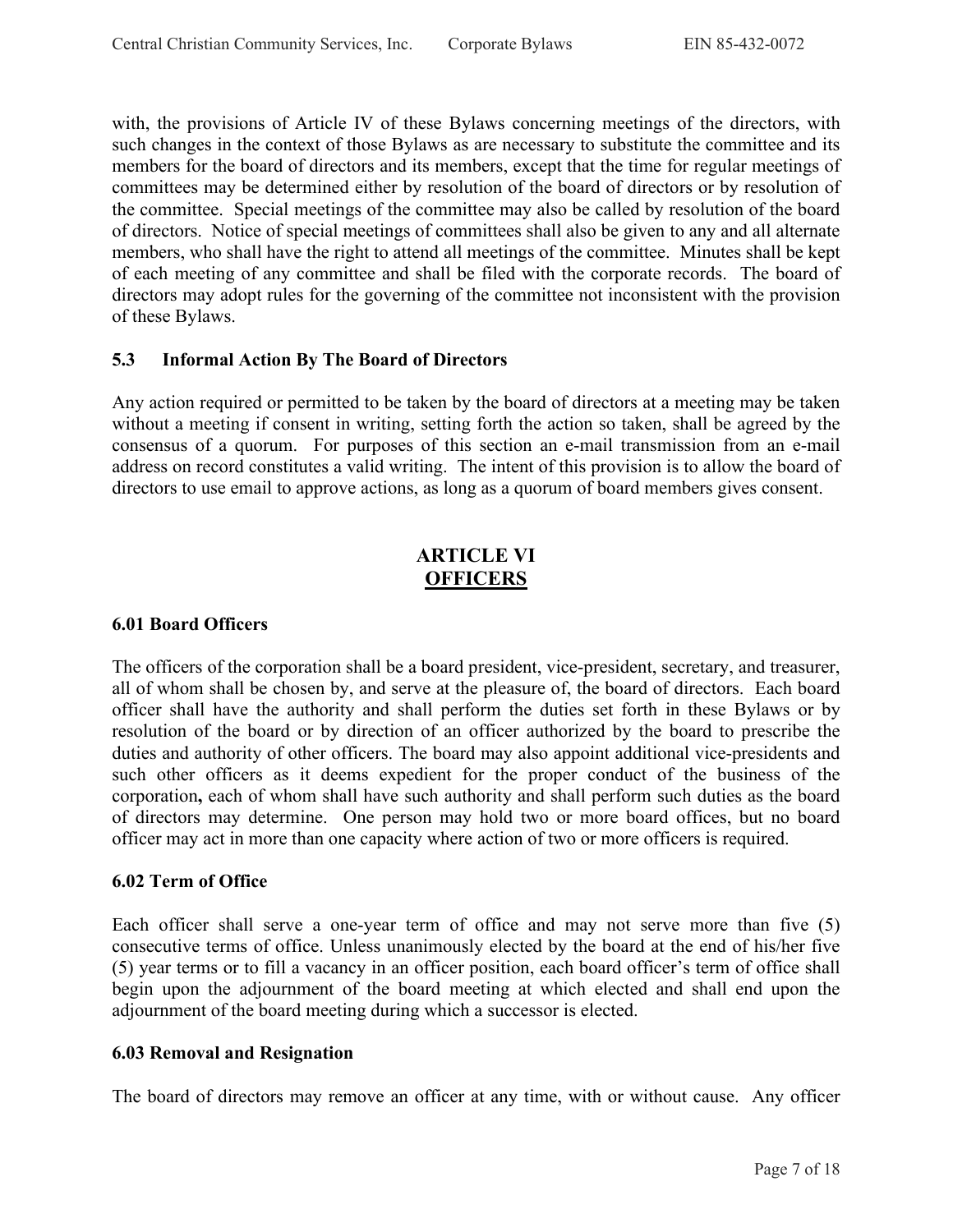may resign at any time by giving written notice to the corporation without prejudice to the rights, if any, of the corporation under any contract to which the officer is a party. Any resignation shall take effect at the date of the receipt of the notice or at any later time specified in the notice, unless otherwise specified in the notice. The acceptance of the resignation shall not be necessary to make it effective.

#### **6.04 Board President**

The board president shall be the chief volunteer officer of the corporation. The board president shall lead the board of directors in performing its duties and responsibilities, including, if present, presiding at all meetings of the board of directors, and shall perform all other duties incident to the office or properly required by the board of directors.

#### **6.05 Vice President**

In the absence or disability of the board president, the ranking vice-president or vice-president designated by the board of directors shall perform the duties of the board president. When so acting, the vice-president shall have all the powers of and be subject to all the restrictions upon the board president. The vice-president shall have such other powers and perform such other duties prescribed for them by the board of directors or the board president. The vice-president shall normally accede to the office of board president upon the completion of the board president's term of office**.**

#### **6.06 Secretary**

The secretary shall keep or cause to be kept a book of minutes of all meetings and actions of directors and committees of directors. The minutes of each meeting shall state the time and place that it was held and such other information as shall be necessary to determine the actions taken and whether the meeting was held in accordance with the law and these Bylaws. The secretary shall cause notice to be given of all meetings of directors and committees as required by the Bylaws. The secretary shall have such other powers and perform such other duties as may be prescribed by the board of directors or the board president**.** The secretary may appoint, with approval of the board, a director to assist in performance of all or part of the duties of the secretary.

#### **6.07 Treasurer**

The treasurer shall be the lead director for oversight of the financial condition and affairs of the corporation. The treasurer shall oversee and keep the board informed of the financial condition of the corporation and of audit or financial review results. In conjunction with other directors or officers, the treasurer shall oversee budget preparation and shall ensure that appropriate financial reports, including an account of major transactions and the financial condition of the corporation, are made available to the board of directors on a timely basis or as may be required by the board of directors. The treasurer shall perform all duties properly required by the board of directors or the board president. The treasurer may appoint, with approval of the board a qualified fiscal agent or member of the staff to assist in performance of all or part of the duties of the treasurer.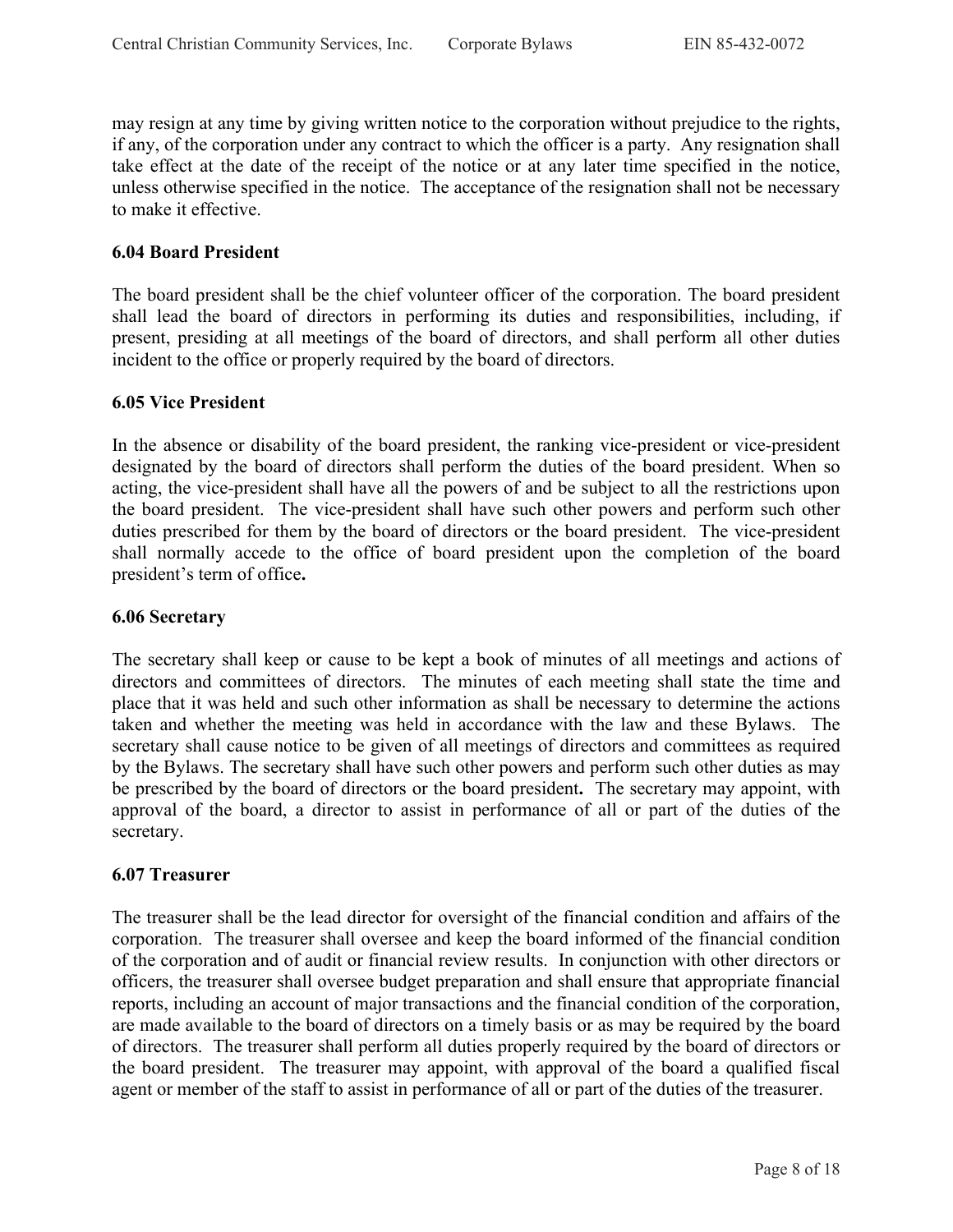### **6.08 Non-Director Officers**

The board of directors may designate additional officer positions of the corporation and may appoint and assign duties to other non-director officers of the corporation.

# **ARTICLE VII CONTRACTS, CHECKS, LOANS, INDEMNIFICATION AND RELATED MATTERS**

#### **7.01 Contracts and other Writings**

Except as otherwise provided by resolution of the board or board policy, all contracts, deeds, leases, mortgages, grants, and other agreements of the corporation shall be executed on its behalf by the treasurer or other persons to whom the corporation has delegated authority to execute such documents in accordance with policies approved by the board.

**(a)** Contracts, not included in the board-approved budget, amounting to greater than a \$1,200.00 per year commitment for the corporation must be signed by two Board members, the Treasurer or President and one other member.

**(b)** Contracts, not included in the board-approved budget, amounting to greater than \$6,000.00 per year commitment for the corporation must be pre-approved by the Board and signed in accordance with section 7.01(a) above.

#### **7.02 Checks, Drafts**

All checks, drafts, or other orders for payment of money, notes, or other evidence of indebtedness issued in the name of the corporation, shall be signed by such officer or officers, agent or agents, of the corporation and in such manner as shall from time to time be determined by resolution of the board.

**(a)** Individual checks greater than \$1,000.00 must be signed by two people, the Treasurer or President and one other Board member or persons to whom the corporation has delegated authority to execute such documents in accordance with policies approved by the board.

#### **7.03 Deposits**

All funds of the corporation not otherwise employed shall be deposited from time to time to the credit of the corporation in such banks, trust companies, or other depository as the board or a designated committee of the board may select.

#### **7.04 Loans**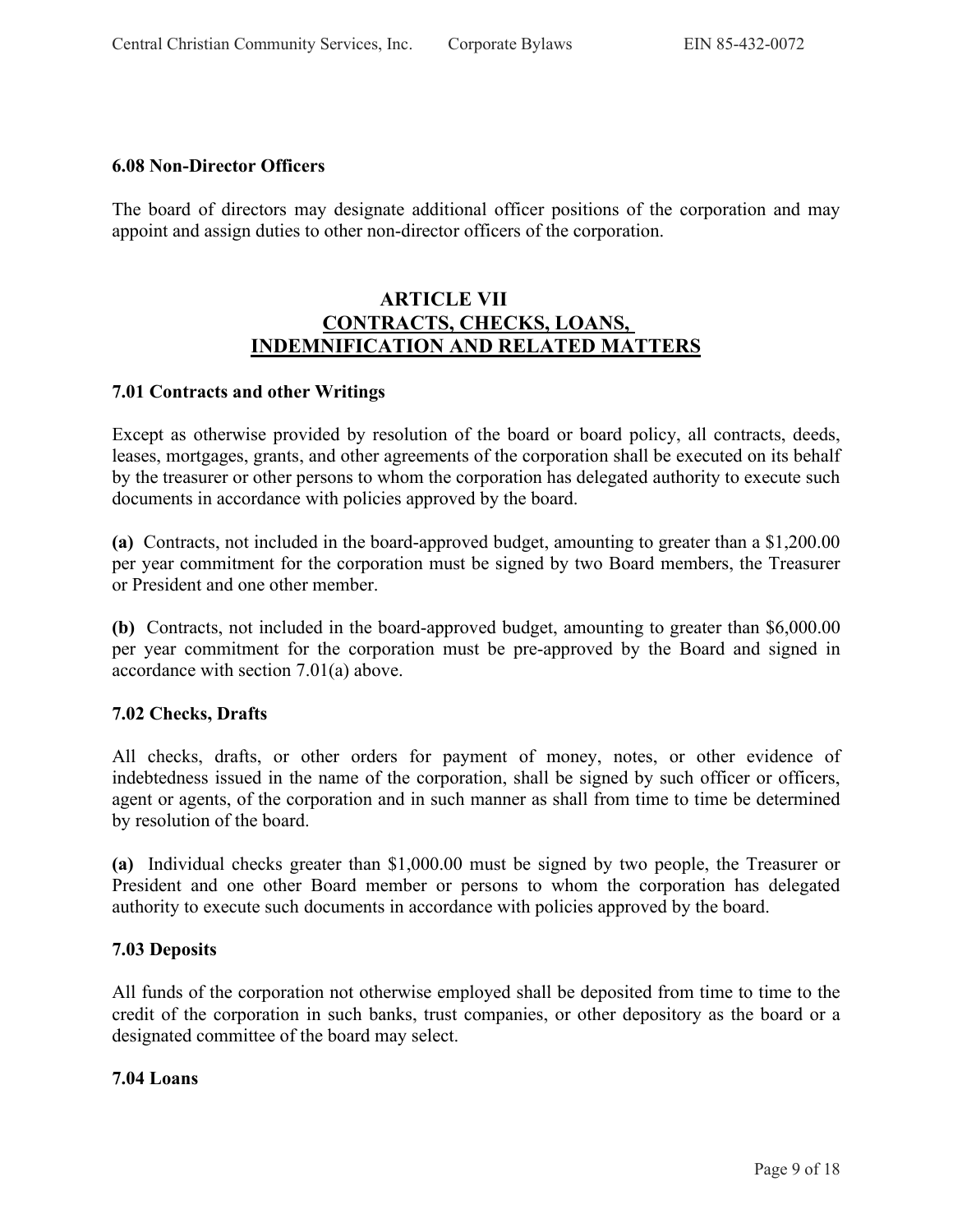No loans shall be contracted on behalf of the corporation and no evidence of indebtedness shall be issued in its name unless authorized by resolution of the board. Such authority may be general or confined to specific instances.

# **7.05 Indemnification**

**(a)** Mandatory Indemnification.The corporation shall indemnify a director or former director, who was wholly successful, on the merits or otherwise, in the defense of any proceeding to which he or she was a party because he or she is or was a director of the corporation against reasonable expenses incurred by him or her in connection with the proceedings.

**(b)** Permissible Indemnification.The corporation shall indemnify a director or former director made a party to a proceeding because he or she is or was a director of the corporation, against liability incurred in the proceeding, if the determination to indemnify him or her has been made in the manner prescribed by the law and payment has been authorized in the manner prescribed by law.

**(c)** Advance for Expenses.Expenses incurred in defending a civil or criminal action, suit or proceeding may be paid by the corporation in advance of the final disposition of such action, suit or proceeding, as authorized by the board of directors in the specific case, upon receipt of (I) a written affirmation from the director, officer, employee or agent of his or her good faith belief that he or she is entitled to indemnification as authorized in this article, and (II) an undertaking by or on behalf of the director, officer, employee or agent to repay such amount, unless it shall ultimately be determined that he or she is entitled to be indemnified by the corporation in these Bylaws.

**(d)** Indemnification of Officers, Agents and Employees.An officer of the corporation who is not a director is entitled to mandatory indemnification under this article to the same extent as a director. The corporation may also indemnify and advance expenses to an employee or agent of the corporation who is not a director, consistent with Florida law and public policy, provided that such indemnification, and the scope of such indemnification, is set forth by the general or specific action of the board or by contract.

# **ARTICLE VIII MISCELLANEOUS**

#### **8.01 Books and Records**

The corporation shall keep correct and complete books and records of account and shall keep minutes of the proceedings of all meetings of its board of directors, a record of all actions taken by board of directors without a meeting, and a record of all actions taken by committees of the board. In addition, the corporation shall keep a copy of the corporation's Articles of Incorporation and Bylaws as amended to date.

# **8.02 Fiscal Year**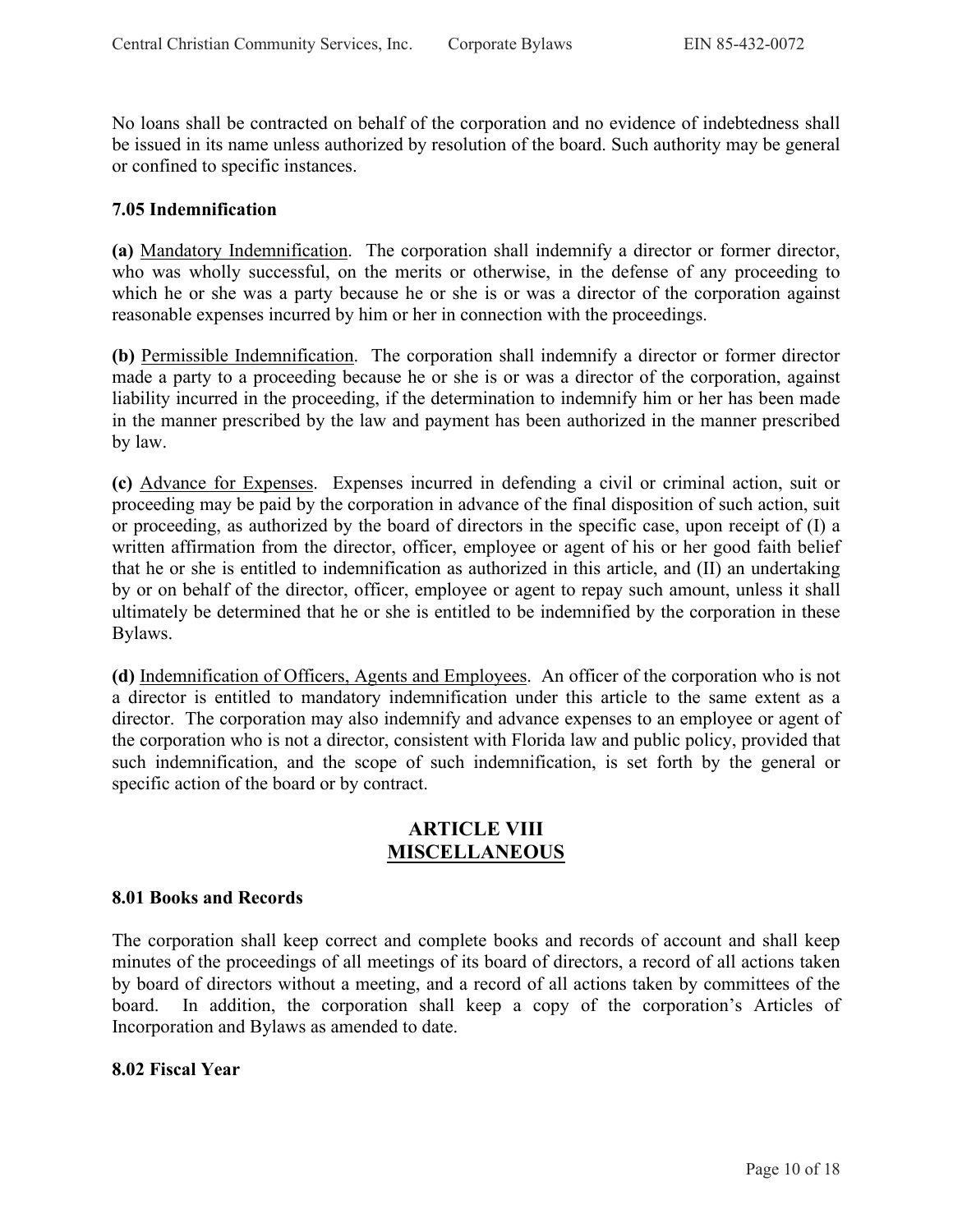The fiscal year of the corporation shall be from January 1 to December 31 of each year.

# **8.03 Conflict of Interest**

The board shall adopt and periodically review a conflict of interest policy to protect the corporation's interest when it is contemplating any transaction or arrangement which may benefit any director, officer, employee, affiliate, or member of a committee with board-delegated powers.

#### **8.04 Nondiscrimination Policy**

The officers, directors, committee members, employees, and persons served by this corporation shall be selected entirely on a nondiscriminatory basis with respect to age, sex, race, creed, ancestry, marital status, gender identity, sexual orientation, developmental, intellectual or physical disability, veteran's status, political service or affiliation, color, religion, or national origin. It is the policy of Central Christian Community Services, Inc. not to discriminate on the basis of age, sex, race, creed, ancestry, marital status, gender identity, sexual orientation, developmental, intellectual or physical disability, veteran's status, political service or affiliation, color, religion, or national origin.

#### **8.05 Bylaw Amendment**

These Bylaws may be amended, altered, repealed, or restated by a vote of the majority of the board of directors then in office at a meeting of the Board, provided, however,

**(a)** that no amendment shall be made to these Bylaws which would cause the corporation to cease to qualify as an exempt corporation under Section 501 (c)(3) of the Internal Revenue Code of 1986, or the corresponding section of any future Federal tax code; and,

**(b)** that an amendment does not affect the voting rights of directors. An amendment that does affect the voting rights of directors further requires ratification by a two-thirds (⅔) vote of a quorum of directors at a Board meeting.

**(c)** that all amendments be consistent with the Articles of Incorporation.

# **ARTICLE IX COUNTERTERRORISM AND DUE DILIGENCE POLICY**

In furtherance of its exemption by contributions to other organizations, domestic or foreign, Central Christian Community Services, Inc. shall stipulate how the funds will be used and shall require the recipient to provide the corporation with detailed records and financial proof of how the funds were utilized.

Although adherence and compliance with the US Department of the Treasury's publication the "Voluntary Best Practice for US. Based Charities" is not mandatory, Central Christian Community Services, Inc. willfully and voluntarily recognizes and puts to practice these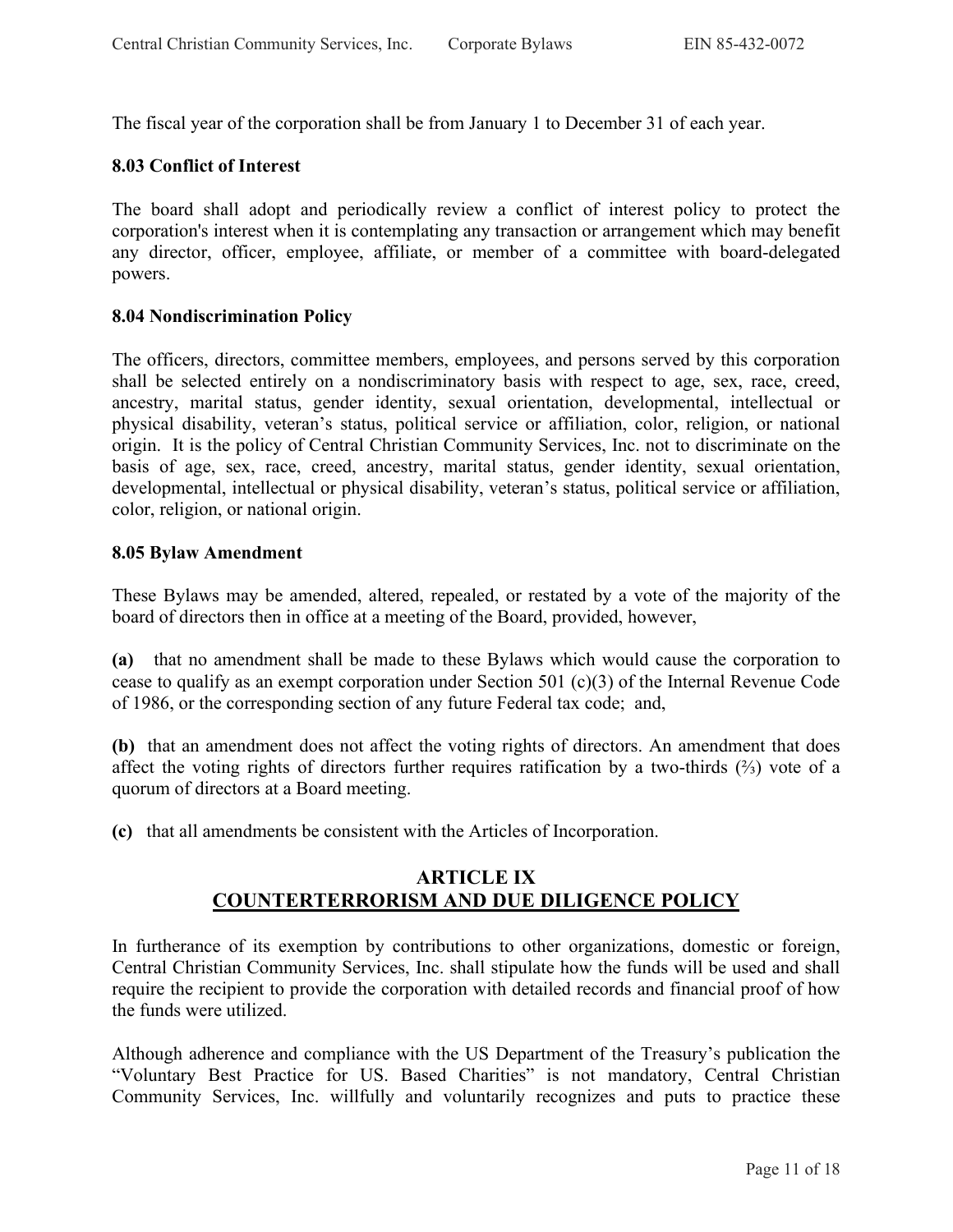guidelines and suggestions to reduce, develop, re-evaluate, and strengthen a risk-based approach to guard against the threat of diversion of charitable funds or exploitation of charitable activity by terrorist organizations and their support networks.

Central Christian Community Services, Inc. shall also comply and put into practice the federal guidelines, suggestion, laws and limitation set forth by pre-existing U.S. legal requirements related to combating terrorist financing, which include, but are not limited to, various sanctions programs administered by the Office of Foreign Assets Control (OFAC) in regard to its foreign activities.

# **ARTICLE X DOCUMENT RETENTION POLICY**

#### **10.01 Purpose**

The purpose of this document retention policy is establishing standards for document integrity, retention, and destruction and to promote the proper treatment of Central Christian Community Services, Inc. records.

#### **10.02 Policy**

Section 1. General Guidelines. Records should not be kept if they are no longer needed for the operation of the business or required by law. Unnecessary records should be eliminated from the files. The cost of maintaining records is an expense which can grow unreasonably if good housekeeping is not performed. A mass of records also makes it more difficult to find pertinent records.

From time to time, Central Christian Community Services, Inc. may establish retention or destruction policies or schedules for specific categories of records in order to ensure legal compliance, and also to accomplish other objectives, such as preserving intellectual property and cost management. Several categories of documents that warrant special consideration are identified below. While minimum retention periods are established, the retention of the documents identified below and of documents not included in the identified categories should be determined primarily by the application of the general guidelines affecting document retention, as well as the exception for litigation relevant documents and any other pertinent factors.

Section 2. Exception for Litigation Relevant Documents. Central Christian Community Services, Inc. expects all officers, directors, and employees to comply fully with any published records retention or destruction policies and schedules, provided that all officers, directors, and employees should note the following general exception to any stated destruction schedule: If you believe, or the Central Christian Community Services, Inc. informs you, that corporate records are relevant to litigation, or potential litigation (i.e. a dispute that could result in litigation), then you must preserve those records until it is determined that the records are no longer needed. That exception supersedes any previously or subsequently established destruction schedule for those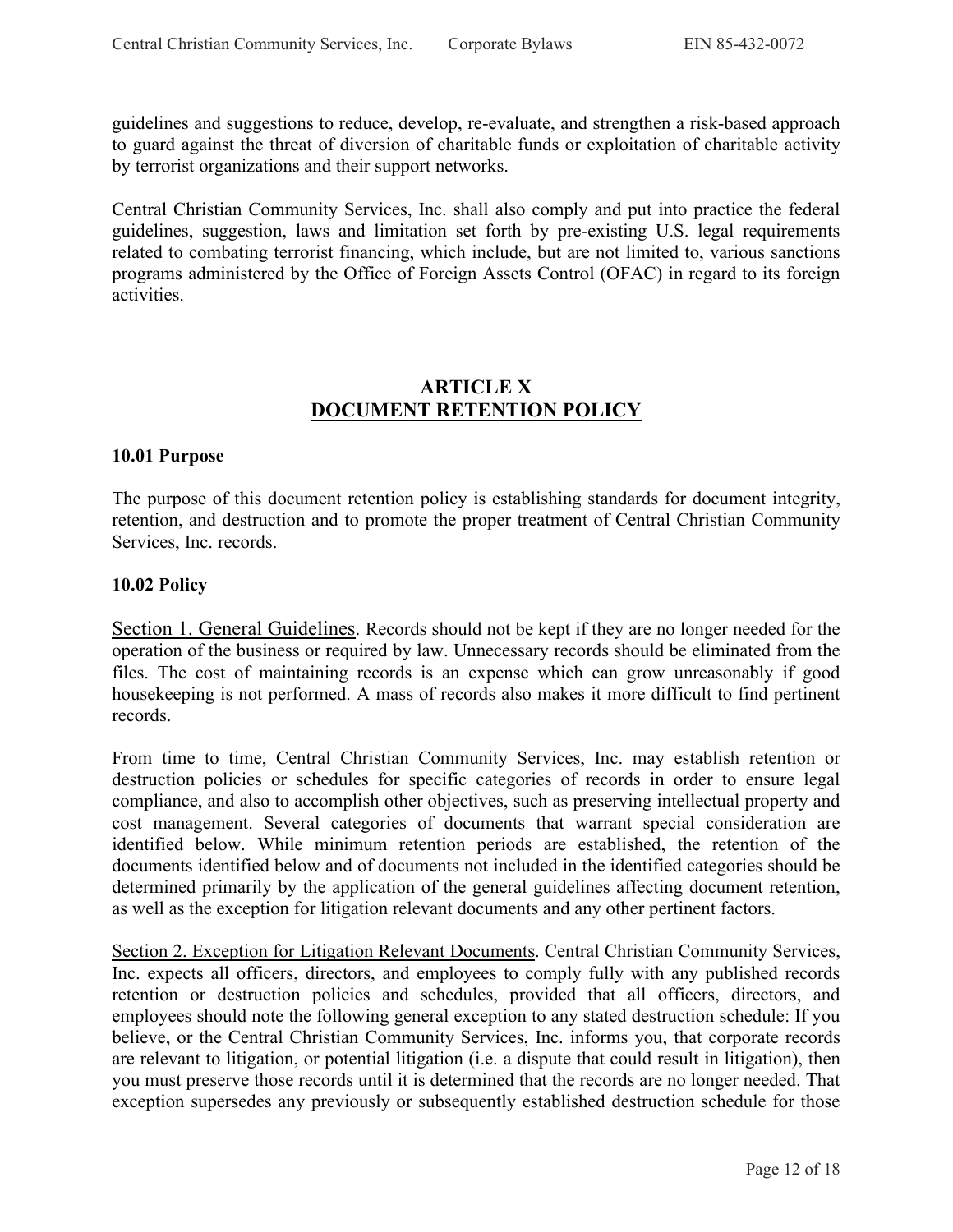records.

# **Section 3. Minimum Retention Periods for Specific Categories**

**(a)** Corporate Documents. Corporate records include the corporation's Articles of Incorporation, By-Laws and IRS Form 1023 and Application for Exemption. Corporate records should be retained permanently. IRS regulations require that the Form 1023 be available for public inspection upon request.

**(b)** Tax Records. Tax records include, but may not be limited to, documents concerning payroll, expenses, proof of contributions made by donors, accounting procedures, and other documents concerning the corporation's revenues. Tax records should be retained for at least seven years from the date of filing the applicable return.

**(c)** Employment Records/Personnel Records. State and federal statutes require the corporation to keep certain recruitment, employment and personnel information. The corporation should also keep personnel files that reflect performance reviews and any complaints brought against the corporation or individual employees under applicable state and federal statutes. The corporation should also keep in the employee's personnel file all final memoranda and correspondence reflecting performance reviews and actions taken by or against personnel. Employment applications should be retained for three years. Retirement and pension records should be kept permanently. Other employment and personnel records should be retained for seven years.

**(d)** Board and Board Committee Materials. Meeting minutes should be retained in perpetuity in the corporation's minute book. A clean copy of all other Board and Board Committee materials should be kept for no less than three years by the corporation.

**(e)** Press Releases/Public Filings. The corporation should retain permanent copies of all press releases and publicly filed documents under the theory that the corporation should have its own copy to test the accuracy of any document a member of the public can theoretically produce against the corporation.

**(f)** Legal Files. Legal counsel should be consulted to determine the retention period of particular documents, but legal documents should generally be maintained for a period of ten years.

**(g)** Marketing and Sales Documents. The corporation should keep final copies of marketing and sales documents for the same period of time it keeps other corporate files, generally three years. An exception to the three-year policy may be sales invoices, contracts, leases, licenses, and other legal documentation. These documents should be kept for at least three years beyond the life of the agreement.

**(h)** Development/Intellectual Property and Trade Secrets. Development documents are often subject to intellectual property protection in their final form (e.g., patents and copyrights). The documents detailing the development process are often also of value to the corporation and are protected as a trade secret where the corporation:

**(i)** derives independent economic value from the secrecy of the information; and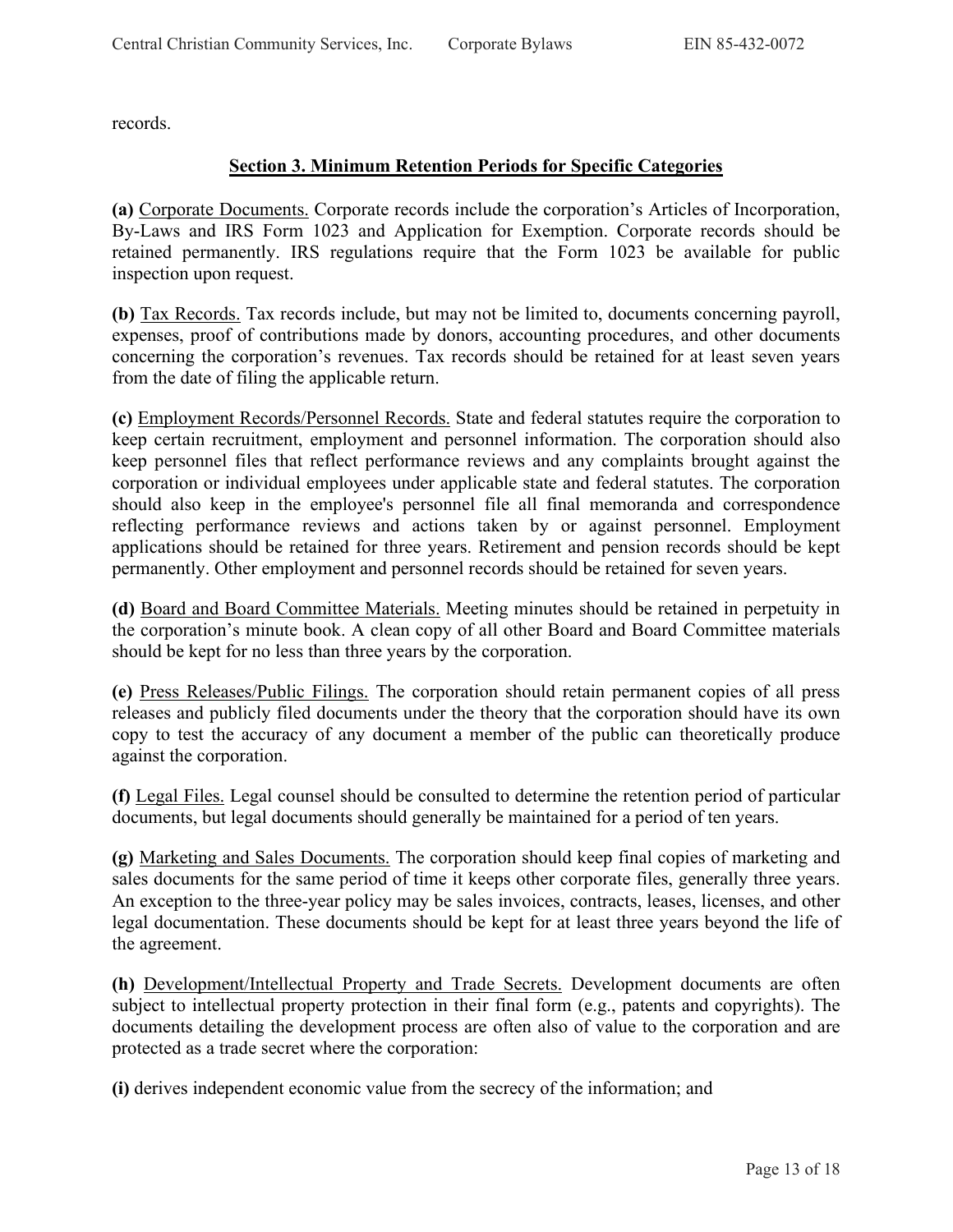**(ii)** has taken affirmative steps to keep the information confidential.

The corporation should keep all documents designated as containing trade secret information for at least the life of the trade secret.

**(i)** Contracts. Final, execution copies of all contracts entered into by the corporation should be retained. The corporation should retain copies of the final contracts for at least three years beyond the life of the agreement, and longer in the case of publicly filed contracts.

**(j)** Correspondence. Unless correspondence falls under another category listed elsewhere in this policy, correspondence should generally be saved for two years.

**(k)** Banking and Accounting. Accounts payable ledgers and schedules should be kept for ten years. Bank reconciliations, bank statements, deposit slips and checks (unless for important payments and purchases) should be kept for seven years. Any inventories of products, materials, and supplies and any invoices should be kept for ten years.

**(l)** Insurance. Expired insurance policies, insurance records, accident reports, claims, etc. should be kept permanently.

**(m)** Audit Records. External audit reports should be kept permanently. Internal audit reports should be kept for three years.

# **Section 4. Electronic Mail. E-mail that needs to be saved should be either:**

**(i)** printed in hard copy and kept in the appropriate file; or

**(ii)** downloaded to a computer file and kept electronically or on a separate drive as a separate file. The retention period depends upon the subject matter of the e-mail, as covered elsewhere in this policy.

# **ARTICLE XI Transparency and Accountability Disclosure of Financial Information With The General Public**

# **11.01 Purpose**

By making full and accurate information about its mission, activities, finances, and governance publicly available, Central Christian Community Services, Inc. practices and encourages transparency and accountability to the general public. This policy will:

- (a) indicate which documents and materials produced by the corporation are presumptively open to staff and/or the public
- (b) indicate which documents and materials produced by the corporation are presumptively closed to staff and/or the public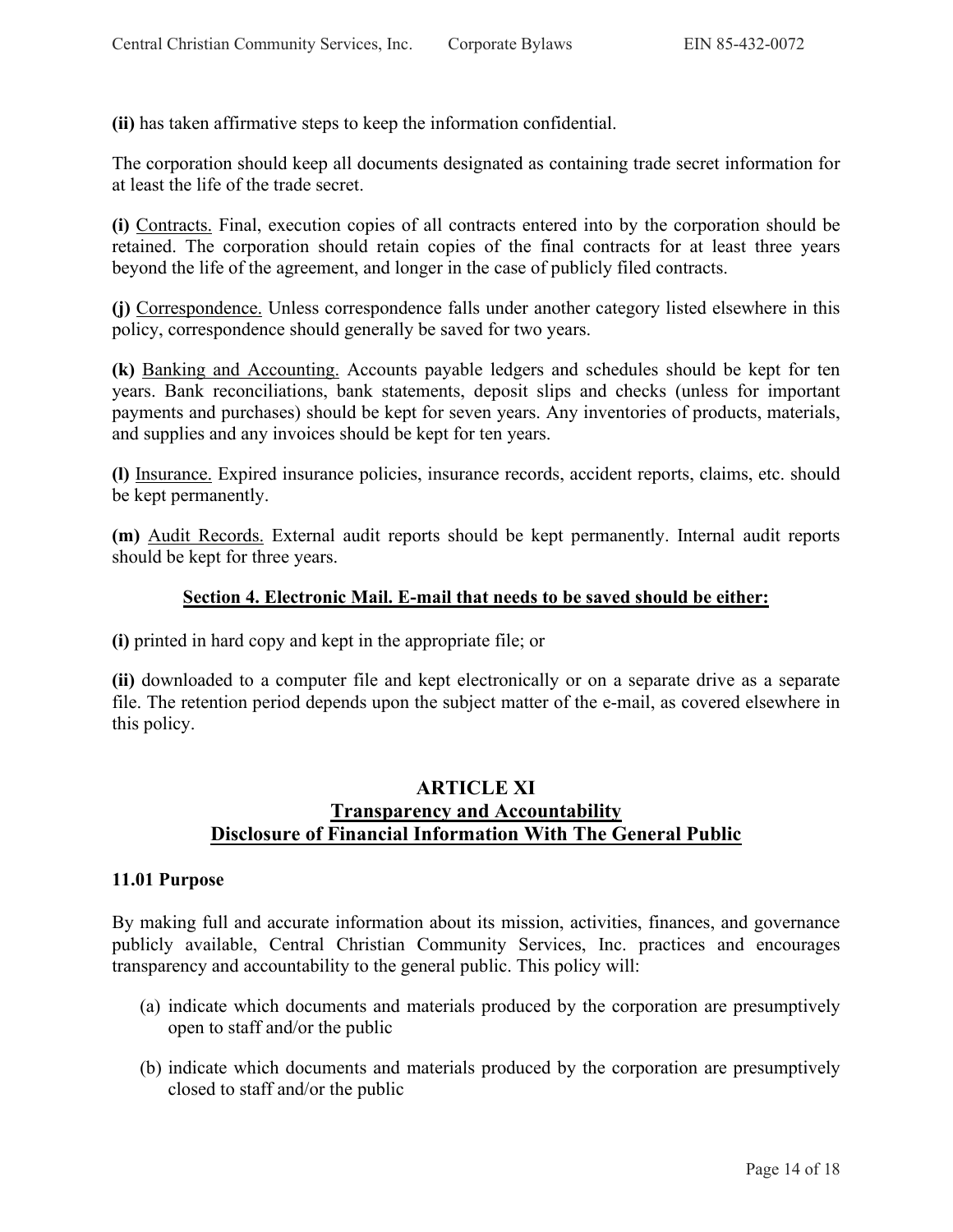(c) specify the procedures whereby the open/closed status of documents and materials can be altered.

The details of this policy are as follow:

### **11.02 Financial and IRS documents (The form 1023 and the form 990)**

Central Christian Community Services, Inc. shall provide its Internal Revenue forms 990, 990-T, 1023 and 5227, bylaws, conflict of interest policy, and financial statements to the general public for inspection free of charge.

#### **11.03 Means and Conditions of Disclosure**

Central Christian Community Services, Inc. shall make "Widely Available" the aforementioned documents on its internet website: ccCommunityServices.org to be viewed and inspected by the general public.

- (a) The documents shall be posted in a format that allows an individual using the Internet to access, download, view and print them in a manner that exactly reproduces the image of the original document filed with the IRS (except information exempt from public disclosure requirements, such as contributor lists).
- (b) The website shall clearly inform readers that the document is available and provide instructions for downloading it.
- (c) Central Christian Community Services, Inc. shall not charge a fee for downloading the information. Documents shall not be posted in a format that would require special computer hardware or software (other than software readily available to the public free of charge).
- (d) Central Christian Community Services, Inc. shall inform anyone requesting the information where this information can be found, including the web address. This information must be provided immediately for in-person requests and within 7 days for mailed requests.

# **11.04 IRS Annual Information Returns (Form 990)**

Central Christian Community Services, Inc. shall submit the Form 990 to its board of directors prior to the filing of the Form 990. While neither the approval of the Form 990 or a review of the 990 is required under Federal law, the corporation's Form 990 shall be submitted to each member of the board of director's via (hard copy or email) at least 10 days before the Form 990 is filed with the IRS.

# **11.05 Board**

(a) All board deliberations shall be open to the public except where the board passes a motion to make any specific portion confidential.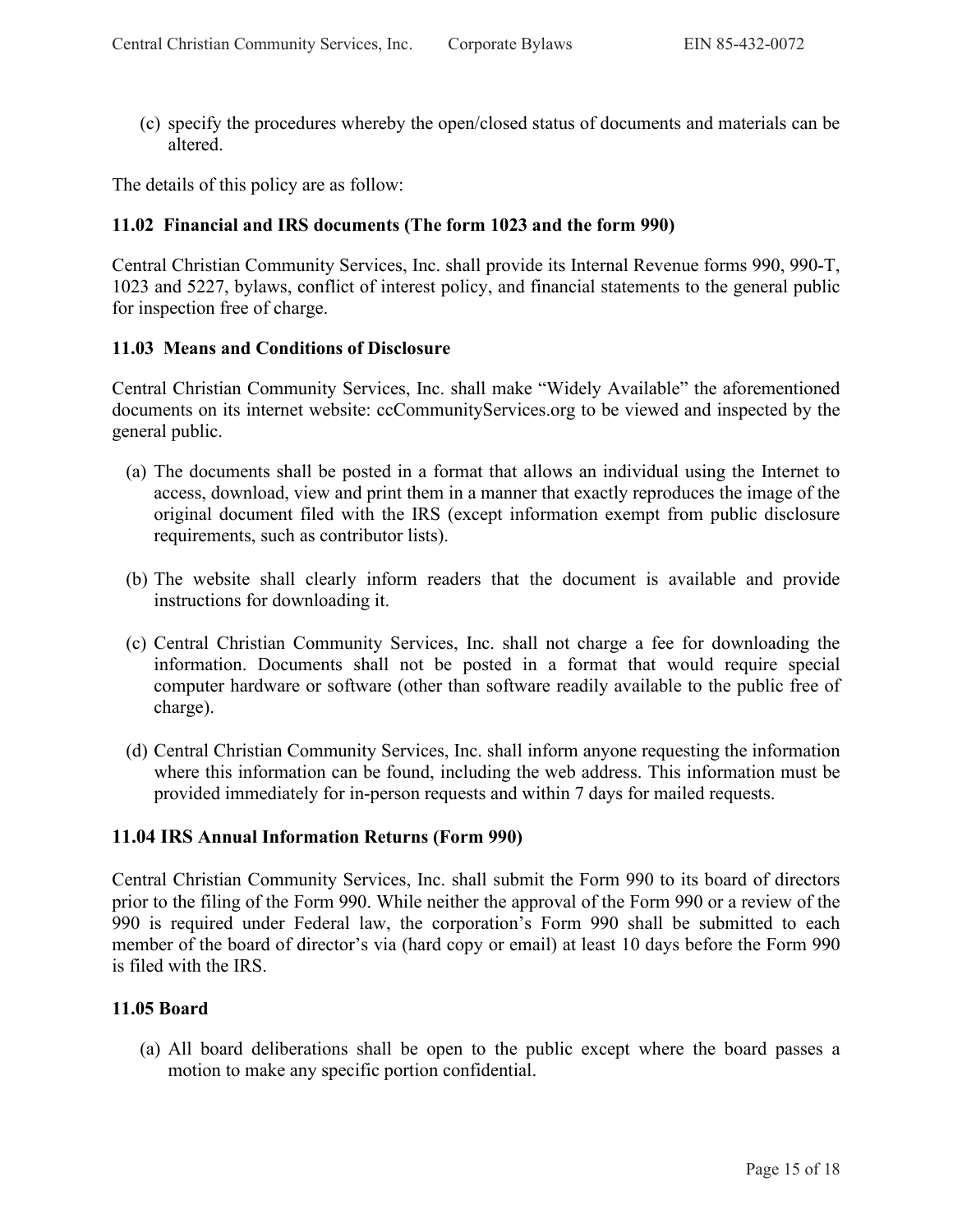- (b) All board minutes shall be open to the public once accepted by the board, except where the board passes a motion to make any specific portion confidential.
- (c) All papers and materials considered by the board shall be open to the public following the meeting at which they are considered, except where the board passes a motion to make any specific paper or material confidential.

# **11.06 Staff Records**

- (a) All staff records shall be available for consultation by the staff member concerned or by their legal representatives.
- (b) No staff records shall be made available to any person outside the corporation except the authorized governmental agencies.
- (c) Within the corporation, staff records shall be made available only to those persons with managerial or personnel responsibilities for that staff member, except that
- (d) Staff records shall be made available to the board when requested.

#### **11.07 Donor Records**

- (a) All donor records shall be available for consultation by the members and donors concerned or by their legal representatives.
- (b) No donor records shall be made available to any other person outside the corporation except the authorized governmental agencies.
- (c) Within the corporation, donor records shall be made available only to those persons with managerial or personnel responsibilities for dealing with those donors, except that ;
- (d) donor records shall be made available to the board when requested.

# **ARTICLE XII CODES OF ETHICS AND WHISTLEBLOWER POLICY**

#### **12.01 Purpose**

Central Christian Community Services, Inc. requires and encourages directors, officers, and employees to observe and practice high standards of business and personal ethics in the conduct of their duties and responsibilities. The employees and representatives of the corporation must practice honesty and integrity in fulfilling their responsibilities and comply with all applicable laws and regulations. It is the intent of Central Christian Community Services, Inc.to adhere to all laws and regulations that apply to the corporation and the underlying purpose of this policy is to support the corporation's goal of legal compliance. The support of all corporate staff is necessary to achieving compliance with various laws and regulations.

#### **12.02 Reporting Violations**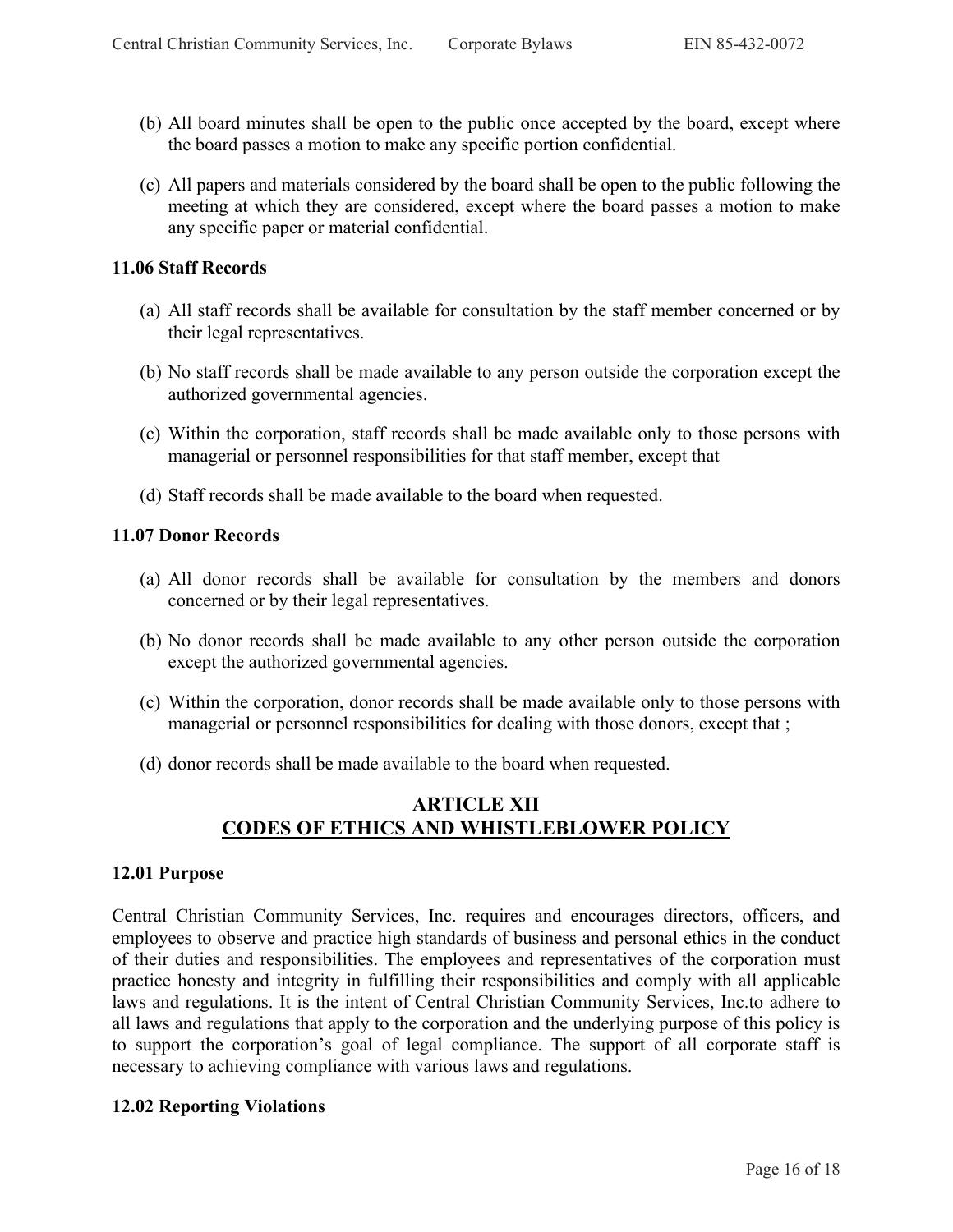If any director, officer, staff or employee reasonably believes that some policy, practice, or activity of Central Christian Community Services, Inc.is in violation of law, a written complaint must be filed by that person with the vice president or the board president.

# **12.03 Acting in Good Faith**

Anyone filing a complaint concerning a violation or suspected violation must be acting in good faith and have reasonable grounds for believing the information disclosed indicates a violation. Any allegations that prove not to be substantiated and which prove to have been made maliciously or knowingly to be false shall be subject to civil and criminal review.

# **12.04 Retaliation**

Said person is protected from retaliation only if she/he brings the alleged unlawful activity, policy, or practice to the attention of Central Christian Community Services, Inc. and provides the Central Christian Community Services, Inc. with a reasonable opportunity to investigate and correct the alleged unlawful activity. The protection described below is only available to individuals that comply with this requirement.

Central Christian Community Services, Inc. shall not retaliate against any director, officer, staff or employee who in good faith, has made a protest or raised a complaint against some practice of Central Christian Community Services, Inc. or of another individual or entity with whom Central Christian Community Services, Inc. has a business relationship, on the basis of a reasonable belief that the practice is in violation of law, or a clear mandate of public policy.

Central Christian Community Services, Inc. shall not retaliate against any director, officer, staff or employee who disclose or threaten to disclose to a supervisor or a public body, any activity, policy, or practice of Central Christian Community Services, Inc. that the individual reasonably believes is in violation of a law, or a rule, or regulation mandated pursuant to law or is in violation of a clear mandate of public policy concerning the health, safety, welfare, or protection of the environment.

# **12.05 Confidentiality**

Violations or suspected violations may be submitted on a confidential basis by the complainant or may be submitted anonymously. Reports of violations or suspected violations shall be kept confidential to the extent possible, consistent with the need to conduct an adequate investigation.

# **12.06 Handling of Reported Violations**

The board president or vice president shall notify the sender and acknowledge receipt of the reported violation or suspected violation within five business days. All reports shall be promptly investigated by the board and its appointed committee and appropriate corrective action shall be taken if warranted by the investigation.

This policy shall be made available to all directors, officers, staffs or employees and they shall have the opportunity to ask questions about the policy.